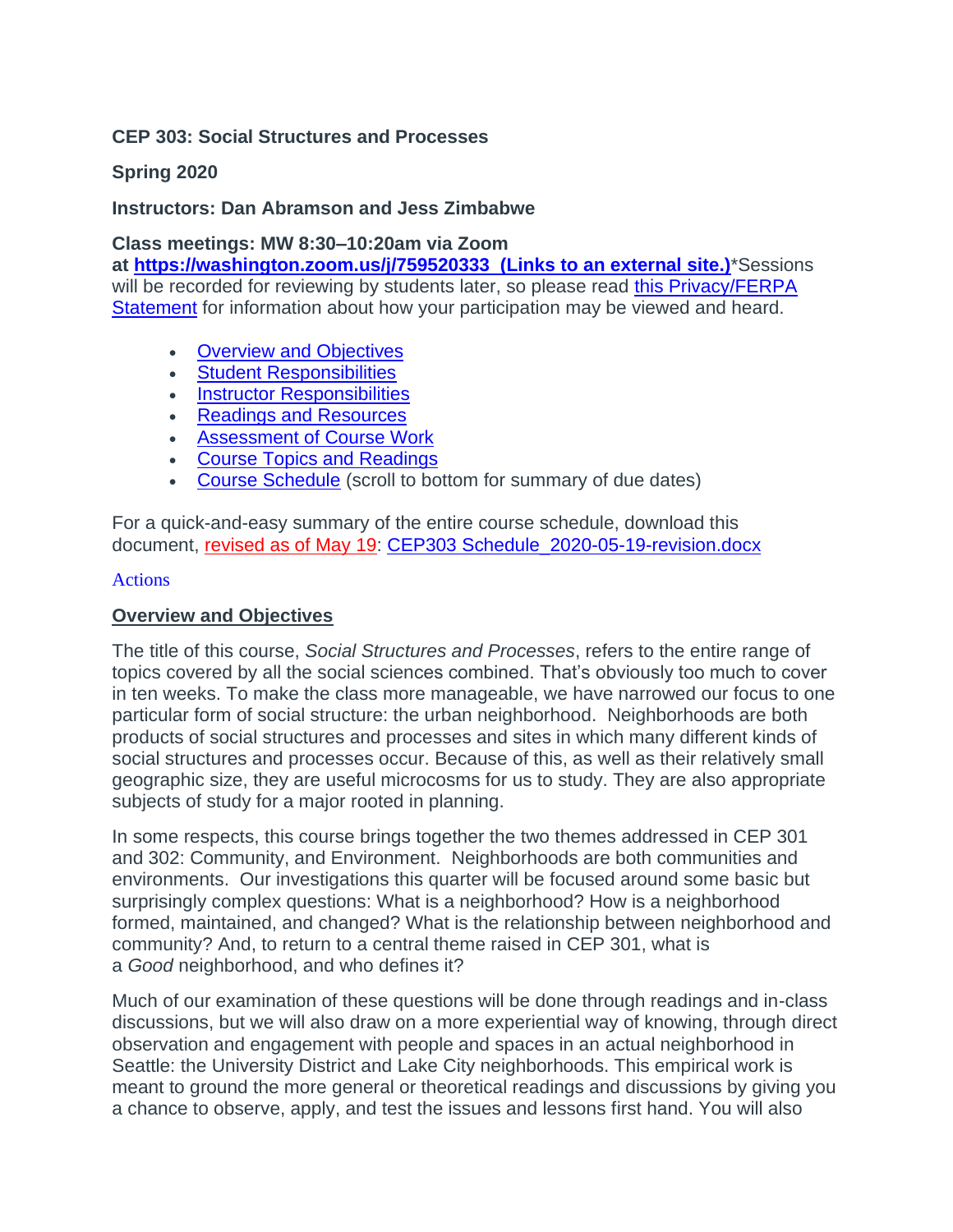learn and practice methods and skills of research and engagement that you will use in your senior year. Note, however, that these are introductions to the methods, enough to get you started with your field evaluations, but not meant as substitutes for more rigorous methods courses.

Moreover, *this* year, Spring 2020, we have an unprecedented challenge and opportunity to consider the relationship between the definition and construction of community on one hand, and the forms and uses of neighborhood space and the physical public realm of the city on the other hand. We are faced with a pandemic that has forced us into spatial isolation, preventing us from gathering and using most of the spaces that support community life in the city and on our own university campus. We will try to meet these challenges by exploring new ways of forming community as a class online, and by exploring new ways of understanding the city remotely, through online tools. We will surely discover some of the limits of ["Community without Propinquity" \(Webber 1963\)](https://canvas.uw.edu/courses/1371550/files/63368713/download?wrap=1)

#### [Actions](https://canvas.uw.edu/courses/1371550/assignments/syllabus)

. Let us take advantage of this unprecedented -- and hopefully short-lived -- opportunity to appreciate anew our community's gathering spaces!

Overall, our broader goal is to introduce you to some foundational concepts and techniques that you can take with you beyond this course. In this manner, just as with 301, the ideas we explore in this class are meant to "travel". Though there is inherent value in learning about and contributing to the University District and Lake City neighborhoods, we recognize that for most students the value of the course will be in its 'generalizability' – that is, its ability to equip you with knowledge, conceptual frameworks, and ways of doing that can be extended well beyond the limits of this single class.

We have several specific goals for this course:

- Develop a deeper understanding of the substantive course subjects, including the concept of "neighborhood" and its common constitutive parts - form, place, community, culture, institutions, and collective action – and how these parts are inter-related.
- Develop an understanding of a Seattle neighborhood and the city, including its history, form, social structure, political processes, and relationship to the course subjects.
- Develop skills in observation, directed inquiry, and data analysis; improve analytical, critical, and comparative thinking; strengthen reading, writing, listening, visual presentation and speaking ability.
- Continue to produce a viable and sustainable learning community by further developing effective deliberation, decision-making, and leadership skills in a variety of contexts.

#### **Student Responsibilities**

Your responsibilities mirror those of fall quarter. Among your responsibilities, one general one stands out: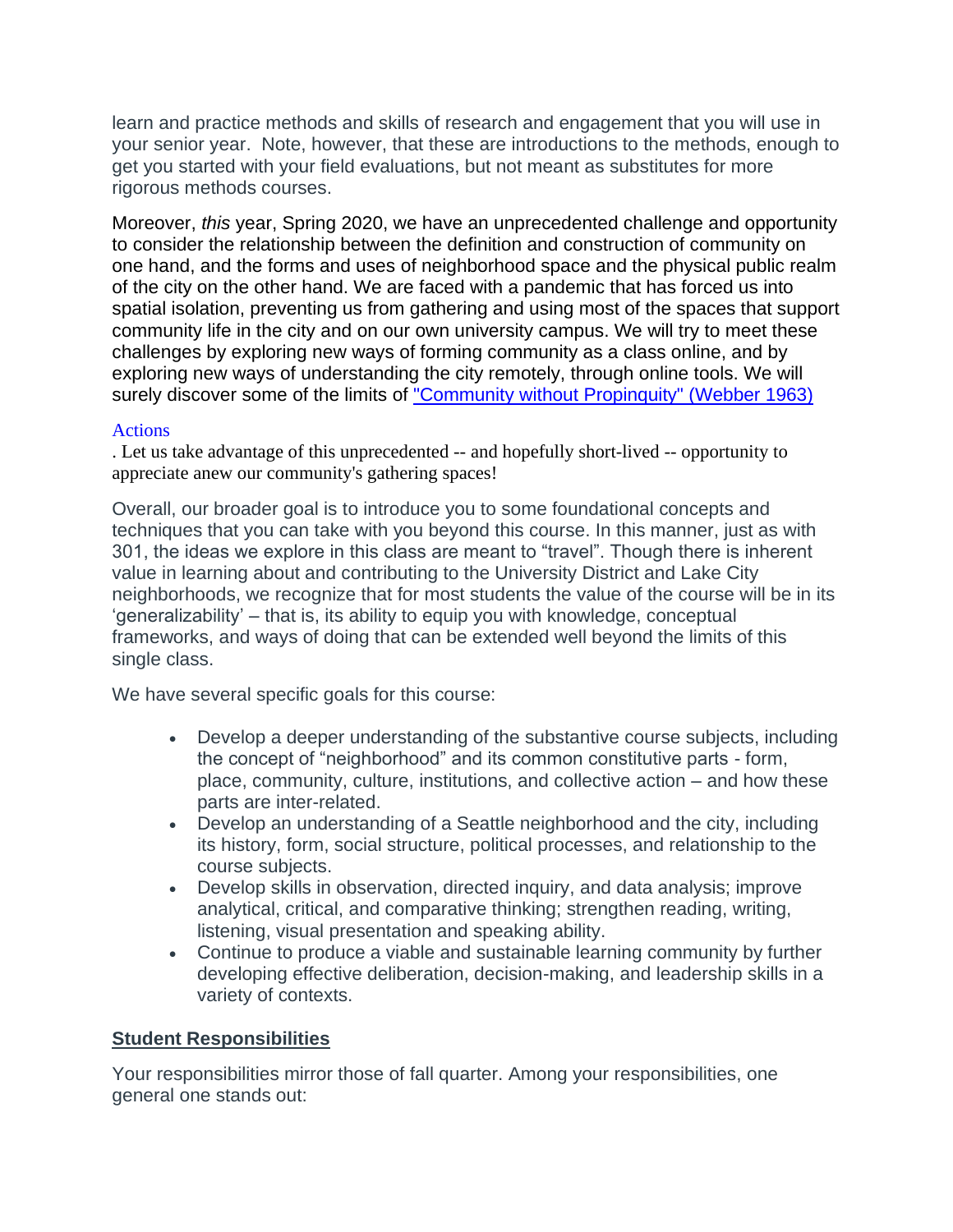• Students have a responsibility to one another and to one another's education. In this class and this major, you and your classmates will generate knowledge through discussion and deliberation. In order for the class to be successful, *you* must be an active participant in both teaching *and* learning. In class, each of you will participate by discussing and analyzing the material. Outside of class, each of you will participate by reading the material and preparing assignments carefully.

To meet this responsibility, you must meet several more specific expectations:

- 1. Contribute thoughtfully to each day's discussion and work;
- 2. Complete all individual and group assignments in a timely manner while ensuring that the work is of a consistently superior standard. No late work will be accepted;
- 3. Meet the agreed upon obligations of assigned work groups, insure that these groups function smoothly, and make real efforts to resolve internal disputes and differences among members;
- 4. Help facilitate class discussions and provide constructive feedback on peer work;
- 5. Write a narrative evaluation of your performance and progress in the course at the quarter's end and meet with the instructor to discuss it;
- 6. Meet the CEP Attendance Requirement: *Students may have a maximum of 3 excused absences from regularly scheduled (Mon & Wed) classes. Attendance will be taken at all scheduled meeting times; late arrivals will result in a loss of participation points. Students must also meet the CEP governance attendance requirements to get credit for this course.*
- 7. Academic Honesty: The University takes the offenses of cheating and plagiarism very seriously, and so do we. Cheating is taking advantage of the work of others. Plagiarism is representing the work of others as your own, without giving appropriate credit. If you are unsure what is OK or not OK, make sure to ask!

## **Instructor Responsibilities**

Instructors play several vital roles in the class and can be relied upon to provide the following:

1. A safe and effective learning context: The instructor's first job is to set the learning context for the course, which includes developing the structure of the course, and putting in place the basic elements (calendar, assignments, readings) that will help students learn. Equally important, instructors will also insure that the learning environment is a safe and respectful environment for all CEP students. As a community, the class should maintain these standards by regulating itself, but if a student feels that these standards are not being met then he or she is strongly encouraged to speak with one of the instructors so that ways can be found to resolve the problem.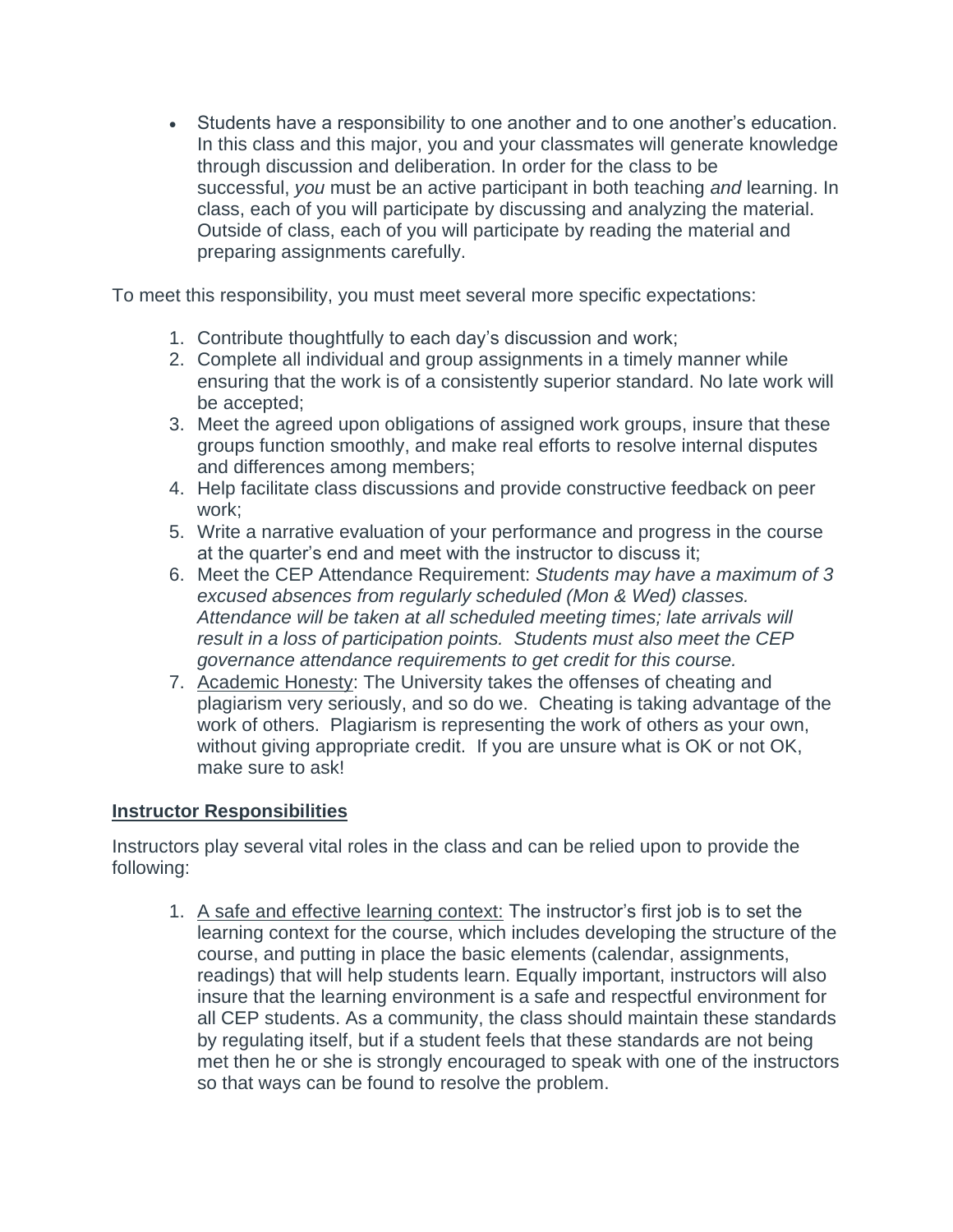- 2. Timely feedback, advice, and instruction on course assignments and other course requirements: Students should expect instructors to provide timely and considered feedback on course assignments and projects. Instructors will also be available to answer questions, provide advice and information, and otherwise aid students in their learning in ways that are pedagogically appropriate.
- Assigning final credit for the course: Instructors are responsible for assigning final course credit and determining whether or not a student has met the course requirements. As part of the final assessment, the instructor will provide final evaluation of each student's performance and progress for the quarter.

## **Readings and Resources**

Readings for discussion, and other resources to help with the assignments or understand more about the relevant communities, neighborhoods and plans, are provided online as noted in the syllabus class schedule or in the weekly [Modules.](https://canvas.uw.edu/courses/1371550/modules) The instructor or facilitating students may elect to assign additional readings as appropriate for particular discussions or assignment tasks.

## **Assessment of Course Work**

Your final assessment in this course will be based on the following assignments. Full descriptions of these assignments are found later in this syllabus and will be discussed in more depth during class time:

| <i>Item</i>                       | <b>Percent/Points Description</b> |                                                      |
|-----------------------------------|-----------------------------------|------------------------------------------------------|
| Participation                     | 10%; 40 points                    | Regular Attendance; active<br>participation in class |
| <b>Discussion</b><br>Facilitation | 10%; 40 points                    | One session per student in<br>class                  |
| Reading<br>Assignments            |                                   | 15%; 60 points 6 Reading assignment posts            |
| <b>Group Field</b><br>Reports (3) | 45%; 180<br>points                | (30/75/75 pts)                                       |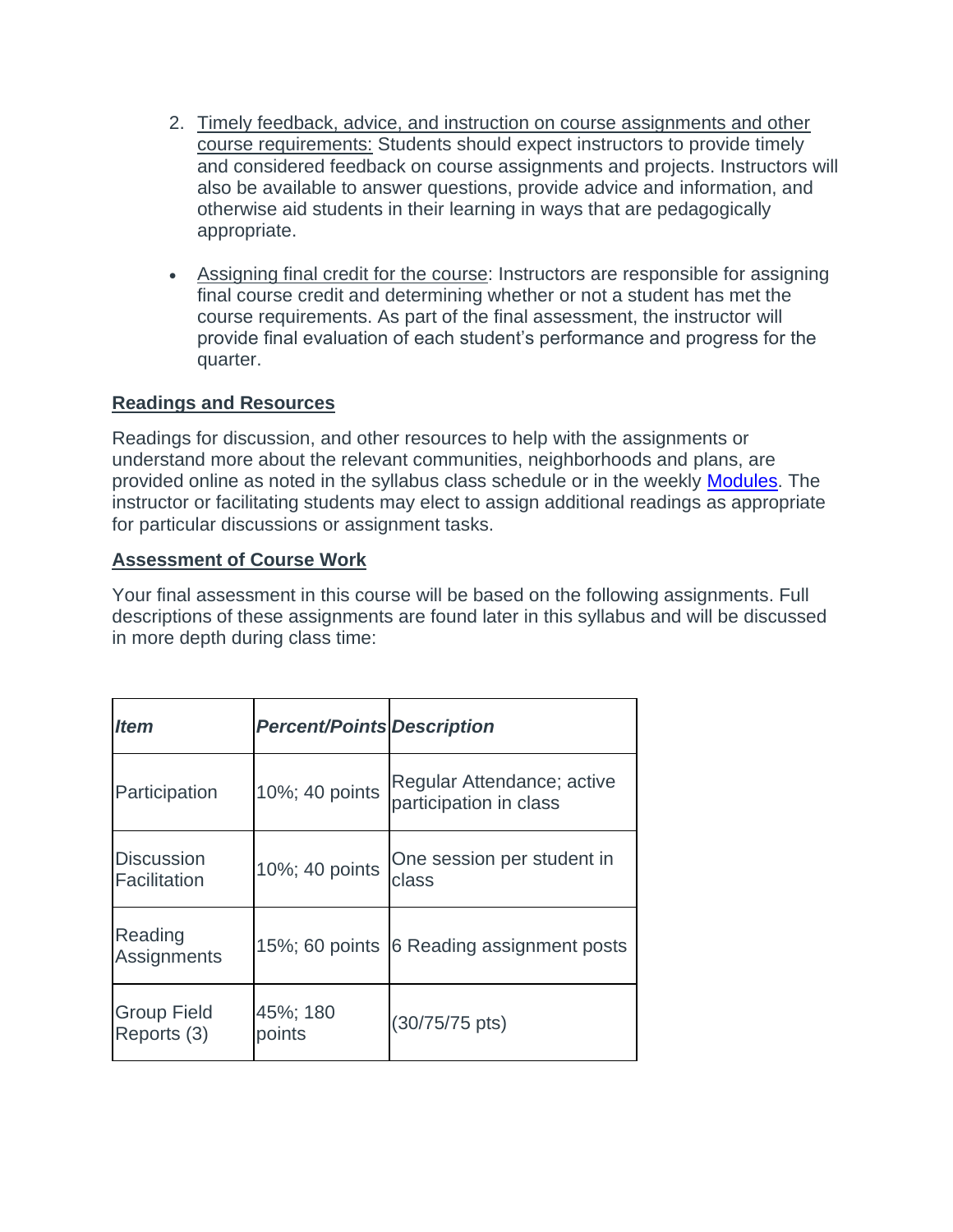| <b>Final Paper</b> | 20%; 80 points      | Individual paper and<br>Pechakucha presentation |
|--------------------|---------------------|-------------------------------------------------|
| Total              | 100%; 400<br>points |                                                 |

## *To pass this course you need a minimum score of 80%, or 320 points.*

## Participation (10%)

You are expected to attend all classes and participate fully in class discussions and exercises and in field research teams. See Student Responsibilities for more information. Participation counts toward 10% of your final grade.

## Short Reading Assignments (15%)

Though there are fewer reading assignments in this course than in past CEP classes, the readings are still important and will form the basis of our discussions of core neighborhood concepts. Consequently, it is very important that you complete all of the readings and be prepared to discuss them in class. To help with this, we are requiring short reading assignments most weeks, in the form of posts to the course's online Discussions section. All students in the class will be able to read them, and thus your contributions will be part of an online "conversation", which will continue during class time in the form of student-facilitated discussions (see below). The short reading assignments count toward 15% of your final grade. The rubric for posts on the readings is as follows:

0 points = assignment not posted

Some points  $=$  Answers the prompt(s) narrowly, vaguely or indirectly, with limited reference to the reading itself, little evidence that the entire reading was considered, and/or repetition (plagiarism!) of the text with little interpretation in your own words.

All or most points = Clear, relevant and concise. Goes beyond re-stating the ideas of the authors, to provide substantive insight or analysis. Answer to the prompt reflects understanding of the readings/concepts. Citations are made to page numbers and any repeated text from the reading is in quotation marks.

#### Discussion Facilitation (10%)

As always, student facilitation is part of the structure of this course. Most class sessions will be facilitated by teams of two students who will be responsible for leading discussions around class readings, weekly field work presentations, and guest panels. A facilitation sign-up sheet will be distributed week 1. Facilitation teams must present discussion plans to the instructors in advance, and can refer to the course file, *[Techniques for Planning a Discussion](https://canvas.uw.edu/courses/1371550/files/63332219/download?wrap=1)*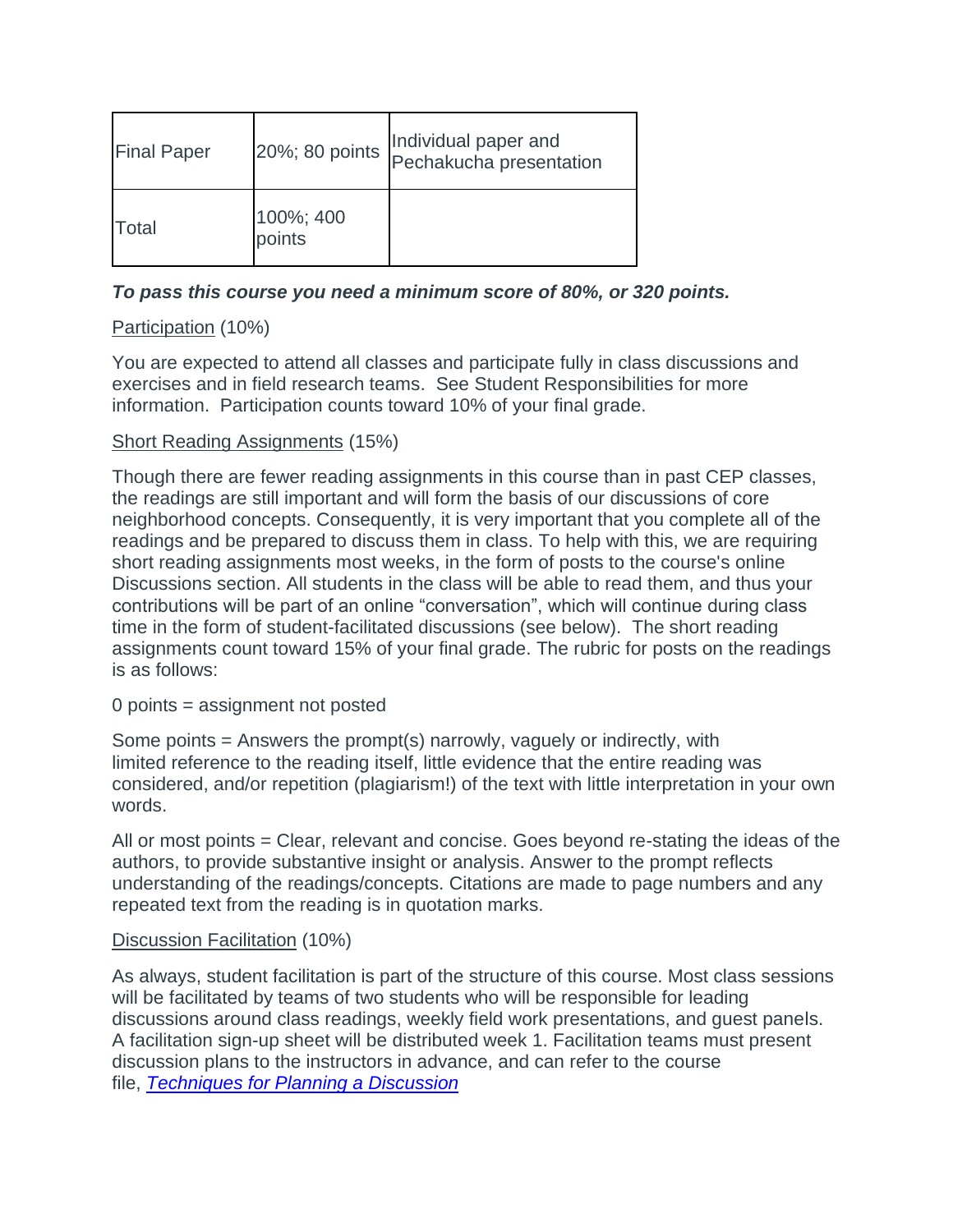#### **[Actions](https://canvas.uw.edu/courses/1371550/assignments/syllabus)**

for ideas on what discussion formats might be most appropriate. The more prepared a facilitator is the better the discussion goes. NOBODY (not even your instructors) can successfully lead a class without lots of preparation. Facilitation will count towards 10% of your final grade.

*The Rest of You:* The work of the class facilitators is in **no way** an opportunity for the rest of the class to take it easy. The facilitators will guide the discussion, but they should by no means do most of the talking. Their role is to stimulate *you* to engage in an insightful discussion. Thus the rest of the class should digest the readings as usual and come prepared to participate fully along the lines laid out by the facilitating group. Your active participation will factor into your participation grade in the class.

#### Field Research (45%)

One of our goals this quarter is to provide you with the opportunity to work in/with a neighborhood, learning about that neighborhood and exploring key components and issues that relate to its social structures, physical environment and community dynamics. We have selected the Roosevelt Neighborhood, poised for significant growth and change with a new light rail station and the Othello Neighborhood which is working to strengthen its identify as one of the SE Seattle light rail stations and one of the city's most diverse neighborhoods.

Students will examine the neighborhood through several different "lenses" providing insight into the social structures, issues and initiatives of the community that inhabits, uses, or identifies with this neighborhood. Weekly assignments, beginning in week 2, outline the types of tasks and specific products expected for each week. We will discuss these projects more in class. Detailed instructions for each assignment will be distributed prior to undertaking the work.

The field research is a core element of the course and a primary source of learning for the class. The tasks will come rapidly and require considerable planning on your part to pull off successfully. We expect that they will stretch you, but by the end of the quarter we also hope you will have gained several new research tools, improved your ability to collectively complete significant work rapidly and professionally, and built a deeper understanding of the intricacies of neighborhoods and, more broadly, the social structures and processes that constitute them.

Collectively, the field research, including field task assignments, reports and presentations, count toward 45% of your final grade.

#### Final Paper (20%)

At the end of the quarter, each student will submit her/his own final paper, which is your opportunity to synthesize and reflect on the various field research findings and/or insights from the readings in a coherent interpretation of some aspect of the neighborhood and community you have been studying. This paper is likely to require you to do some additional reading and research into neighborhood-specific materials (plans, policies, histories, demographic data, etc.), but its primary function is to demonstrate your ability to make connections between the general points covered in the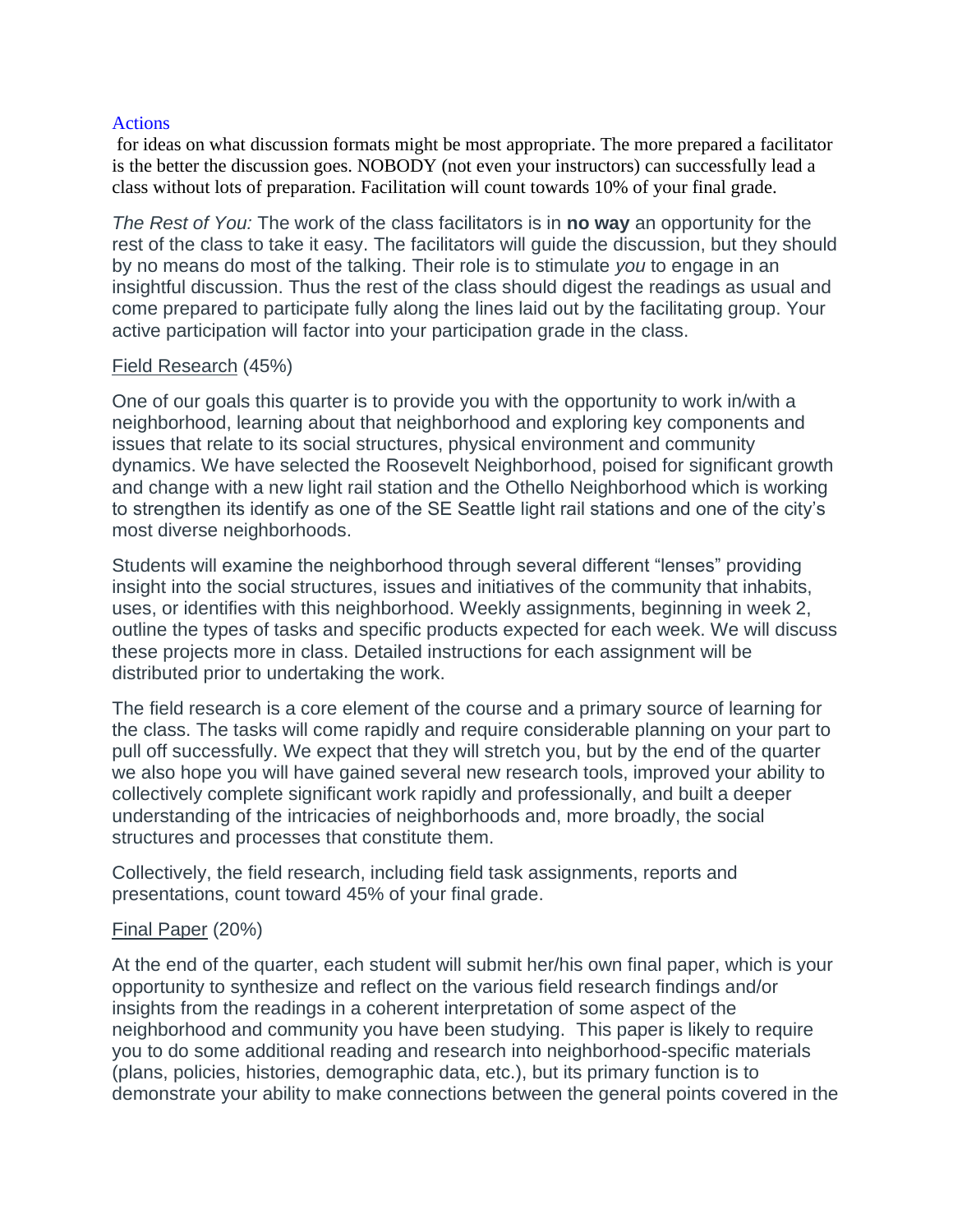reading, and the specific issues and facts you have discovered empirically in the neighborhood and community.

During the  $6<sup>th</sup>$  week of the quarter, you must submit a topic for comments and suggestions by the instructors. The paper itself is due during the  $10<sup>th</sup>$  week of the quarter. The paper counts towards 20% of your final grade.

## Course Topics and Readings

**Week 1 Mon April 1: Course Introduction**

## **Course Overview**

#### **Introduce social structures**

Lemert. 1997. "The Mysterious Power of Social Structures," chapter 8 in *Social Things.* Pp.123-145*. (Focus particularly on Chapter 8)*

## *Facilitated Discussion #0 (Instructors)*

## **Week 1 Wed April 3: Social Structures in the Urban Environment**

#### *Reading Discussion Assignment #1*

Lemert. 1997. "The Mysterious Power of Social Structures," chapter 8 in *Social Things.* Pp.123-145*.*

Peattie, Lisa, Planning: Rethinking Ciudad Guayana (Ann Arbor: University of Michigan Press, 1990), Chapter 6, "Representation," pp.111-152.

*(Focus particularly on pp 111 - 118, 125 - 126, 147 - 152)*

**Optional reading:** Vigdor, Jacob L, "The Perplexing Persistence of Race, Ch. 7, Making Cities Work by Robert P. Inman, Princeton Press, 2009

## *Facilitated Discussion #1*

#### **Week 2 Mon April 8: Why Plan -- and What is Planning?**

#### *Reading Discussion Assignment #2*

Levy, John M., "Chapter 1&2, Overview; Contemporary Urban Planning, Edition 10, 2012

#### *(Pay particular attention to Ch 2)*

Baxamusa, Murtaza, Urban Planning without Social Equity is like Playing Chess without the Queen, San Diego UrbdeZine, December 12,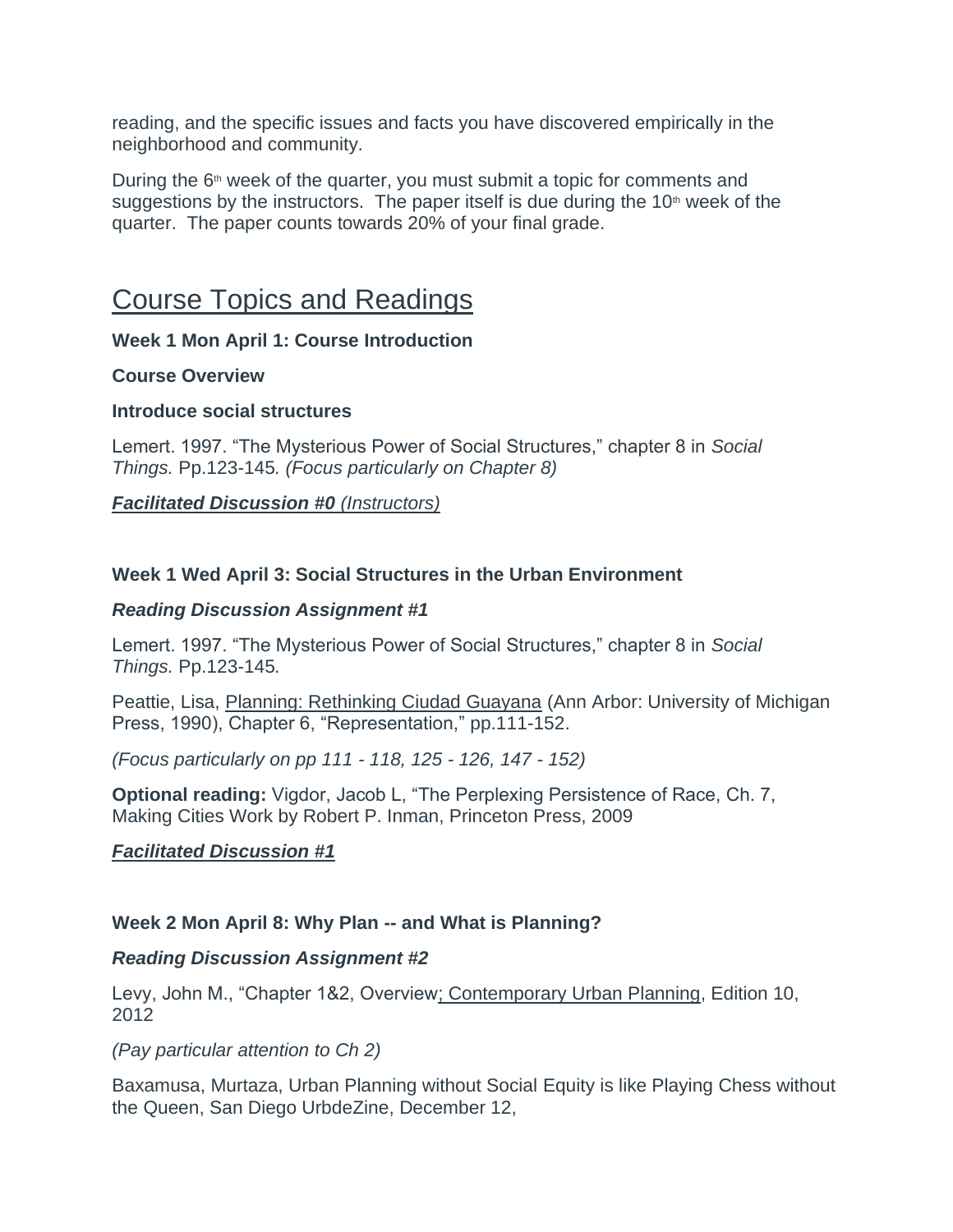2015. [http://sandiego.urbdezine.com/2015/12/12/urban-planning-social-equity-chess](http://sandiego.urbdezine.com/2015/12/12/urban-planning-social-equity-chess-queen/)queen/ (Links to an [external](http://sandiego.urbdezine.com/2015/12/12/urban-planning-social-equity-chess-queen/) site.)

City of Seattle, DPD, Seattle 2035 Growth and Equity Report, May 2015 *(Skim this document, identifying key points)*

## *Facilitated Discussion #2*

## **Neighborhood Fieldwork Signup (University District or Lake City Way)**

**Week 2 Wed April 10: What is a neighborhood? The concept of "neighborhood" and community.**

#### *Reading Discussion Assignment #3*

Jacobs, Jane. 1961. "The uses of city neighborhoods," chapter 6 in *The Death and Life of Great American Cities* (Vintage Books, New York). Pp 112-139.

## (NOTE: READ KALLUS **OR** SAMPSON)

Kallus, Rachel and Hubert Law-Yone. 2000. "What is a neighborhood? The structure and function of an idea," *Environment and Planning B: Planning and Design.* 27: 815- 826.

Sampson, Robert J.. 2010. Great American City: Chicago and the Enduring Neighborhood Effect, Chapter 1, Chicago; London: The University of Chicago Press.

American Planning Association, APA Characteristics and Guidelines of Great Neighborhoods, 2016 Great Neighborhoods.

*(Skim this set of guidelines -- apply to your assigned neighborhood)*

## *Facilitated Discussion #3*

**Assign Field Task #1: Observing Physical Traces/First Impressions**

**Tentative Neighborhood Tours: To Be Scheduled (week 2 or 3)**

**Week 3 Mon April 15: Going Local: Observing Physical Traces**

*Reading Discussion Assignment #4*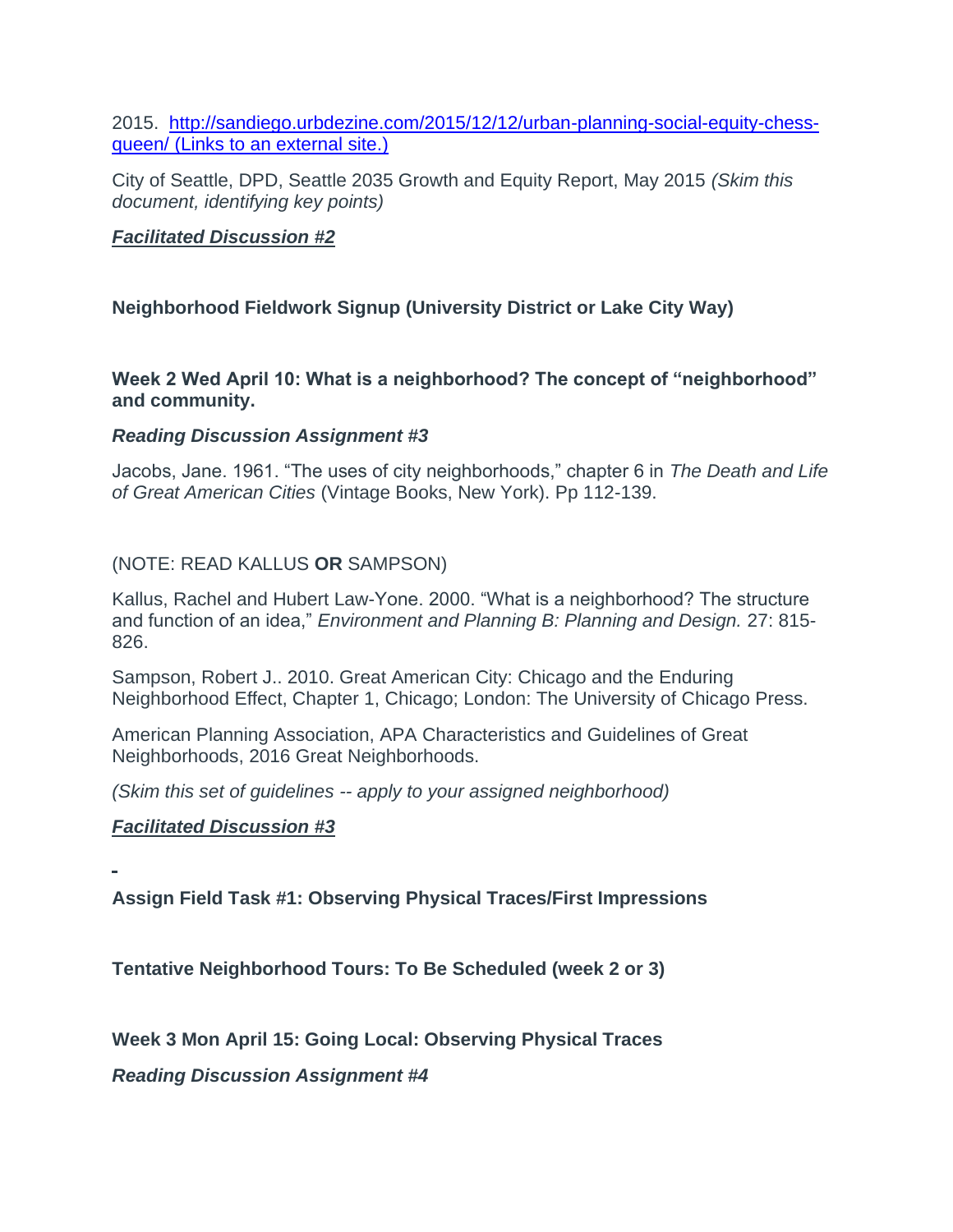Trachtenberg, Alan, "From Image to Story: Reading the File" in Carl Fleischhauer and Beverly W. Brannan, eds., Documenting America, 1935-1943 (Berkeley: U. of California Press, 1988), pp. 43-73.

Jacobs, Allan B. *Looking at Cities* (Cambridge, Mass.: Harvard University Press, 1985), "Clues," pp.30-83; "Seeing Change" and "Observing the Unknown," pp.99-132.

*(Note: Skim the detailed physical observations; concentrate on the discussion and interpretation in both chapters)*

## *Facilitated Discussion #4*

**Week 3 Wed April 17: Observing Physical Traces Part 2 -- Theory to practice Skill building practice Campus/U District** *Facilitation #5 (Facilitated Discussion on completed practice exercise)*

*Field Task #1A due on Canvas, Friday, April 13, 11:59 pm*

## **Week 4 Mon April 22: Learning about Neighborhoods**

**TBD: Panel with community representatives** from neighborhoods selected for field tasks.

Readings: Background readings on assigned Neighborhoods - to be posted

**In class work session** (small groups compile first impressions)

## **Week 4 Wed April 24: Field Report #1 Part II due**

No reading assignment due this date.

#### **In Class Presentations: Field Assignment #1**

## **Week 5 Mon April 29: Introduction to Mapping the Community**

#### *Reading Discussion Assignment #5*

Trell, Elen-Maarja, and Bettina Van Hoven, "Making sense of Place: exploring creative and (inter)active research methods with young people." FENNIA, 188-1 (2010), pp 91- 103.

McKnight, John L. and John P. Kretzman, "Mapping Community Capacity", A Report of the Neighborhood Innovations Network, Program on Community Development, Institute for Policy Research, Northwestern University, Revised 1996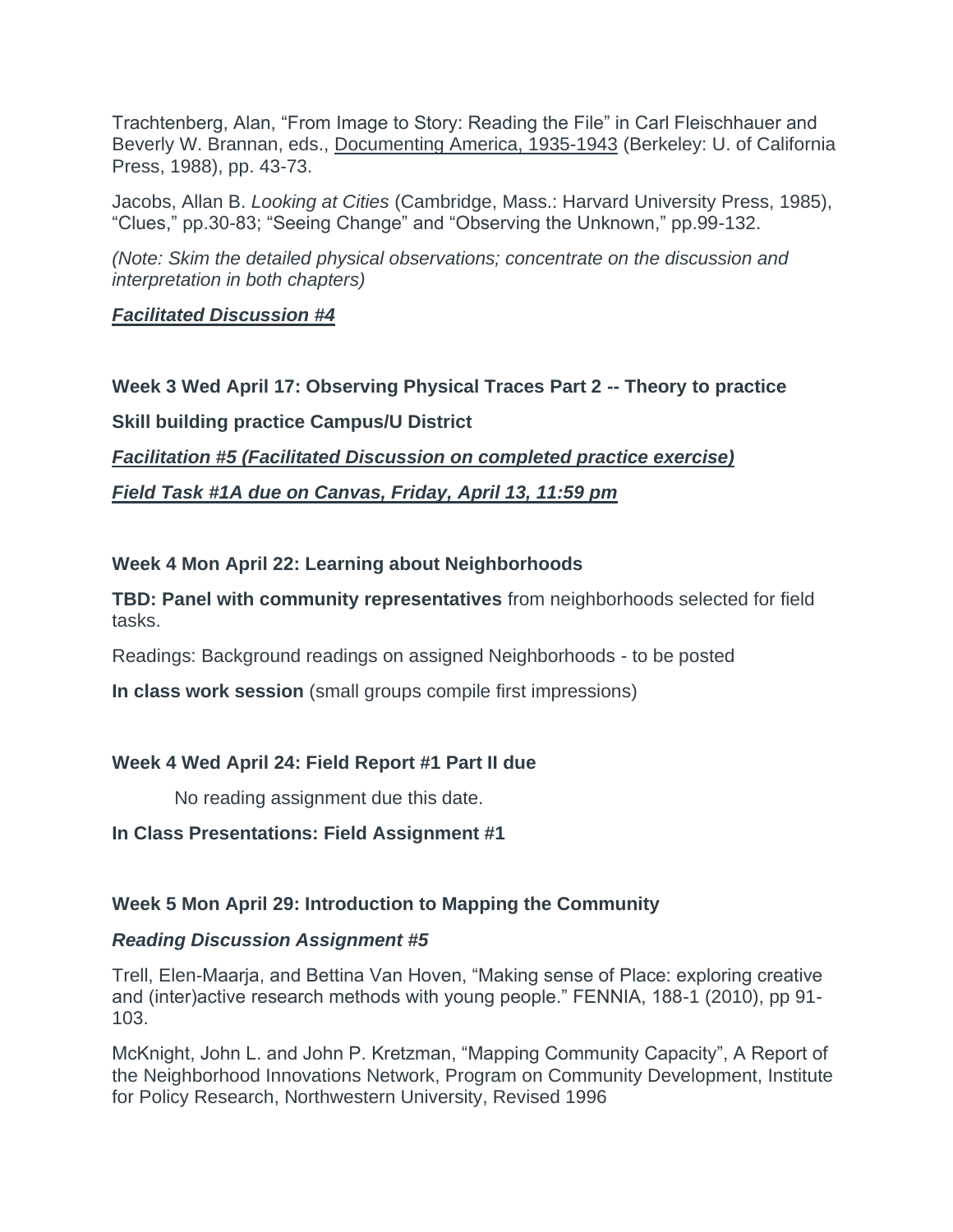## *Facilitated Discussion #6*

#### **Assign Field Task #2: Mapping Exercises**

## **Week 5 Wed May 2: Neighborhood Mapping and Analysis**

## **In-class skill building practice of 3 mapping methods**

Asset Mapping "How To"

Creating A Mental Map of Your Community

Lynch Mapping

**Field teams organize to carry out their assigned mapping.**

**Final Paper Topic Due Thursday April 26th**

#### **Week 6 Mon May 6: Neighborhood as Social Spaces: Environmental Behavior Observation**

#### *Reading Discussion Assignment #6 Due*

Whyte, William H. 1989. "The social life of the street," chapter 5 in *City*, (Doubleday). Pp 188-203.

Zeisel, John, *Inquiry By Design* (New York: Cambridge University Press), Chapter 8, pp.111-136.

Jacobs, Jane. 1961. "The uses of sidewalks: safety," Chapter 2 in *The Death and Life of Great American Cities* (Vintage Books, New York). Pp 29-54.

*(Note: Skim Jacobs, identifying 3 key principles regarding the uses of sidewalks)*

Bernard, H. R. Research Methods in Cultural Anthropology (Newbury Park, California: Sage, 1988), Chapter 7, "Participant Observation," pp. 148-179

*(Note: Skim Bernard, identifying three key ideas)*

#### *Facilitation #7 (Social Observation Practice/Discussion)*

## **Week 6 Wed May 8: Neighborhood Planning**

#### *Reading Discussion Assignment #7 Due*

Seattle Comp Plan, Neighborhood Plan Element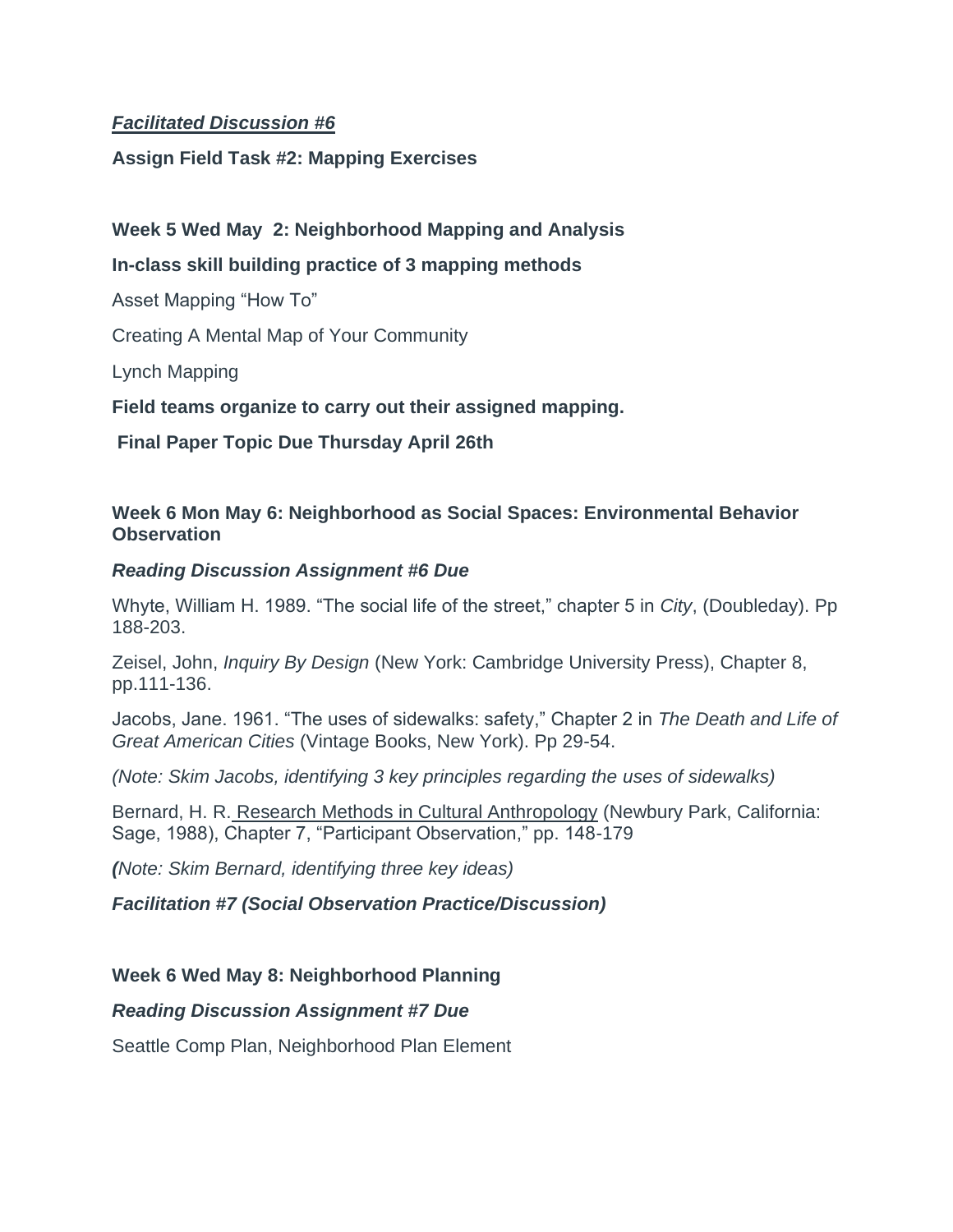# Seattle DPD - [Seattle Comprehensive Plan Neighborhood](http://www.google.com/url?sa=t&rct=j&q=&esrc=s&source=web&cd=1&ved=0CCUQFjAA&url=http%3A%2F%2Fwww.seattle.gov%2Fdpd%2Fcs%2Fgroups%2Fpan%2F%40pan%2Fdocuments%2Fweb_informational%2Fdpdd016646.pdf&ei=FNMIVYDmK4KgoQSxpYCwCQ&usg=AFQjCNGqGAL9Gy4FNwYDvkoKEwMCRiSPyQ&sig2=n98XYcHhARvgtLsAXq8stw&bvm=bv.88198703,d.cGU)  ... (Links to an [external](http://www.google.com/url?sa=t&rct=j&q=&esrc=s&source=web&cd=1&ved=0CCUQFjAA&url=http%3A%2F%2Fwww.seattle.gov%2Fdpd%2Fcs%2Fgroups%2Fpan%2F%40pan%2Fdocuments%2Fweb_informational%2Fdpdd016646.pdf&ei=FNMIVYDmK4KgoQSxpYCwCQ&usg=AFQjCNGqGAL9Gy4FNwYDvkoKEwMCRiSPyQ&sig2=n98XYcHhARvgtLsAXq8stw&bvm=bv.88198703,d.cGU) site.)

*(NOTE: Skim the Comp Plan elements; focus on the Neighborhood Plan section, identifying key policies/objectives)*

Sterrett, Jill, et.al. editors, Planning in the Pacific Northwest, APA, 2015, Chapter 8, Seattle Neighborhood Planning (Wagoner and Curry)

Sirianni, Carmen, 2007. "Neighborhood planning as collaborative democratic design: the case of Seattle," *Journal of the American Planning Association*, Autumn. Pp.373– 386

Manshel, Andrew M. 2009. "A place is better than a plan," *City Journal*,

[http://www.city-journal.org/printable.php?id=5505](https://www.city-journal.org/html/place-better-plan-10634.html) (Links to an external site.) (October, 2009)

## **Optional Readings:**

Seattle Planning Commission, Seattle Transit Communities, 2009

Sucher, David. *City Comforts: How to Build an Urban Village*. Pp 6-17.

## *Facilitation #8 Neighborhood Planning Issues*

Field Task #3 Assigned

## **Week 7 Mon May 13: Mapping the Community**

## **Field Task #2 Presentations in class**

## **Week 7 Wed May 15: Neighborhood Planning & Placemaking**

## *Reading Discusssion Assignment #8*

Gehl Architects. Neighborhoods for People, Seattle Toolkit 2010, (Joint publication Scan Design Foundation and UW Green Futures Lab)

Project for Public Spaces: Placemaking 101

DUSP, MIT, Places in the Making: How Placemaking Builds Places and Communities

*Facilitation #9*

Field Task #2 Reports Due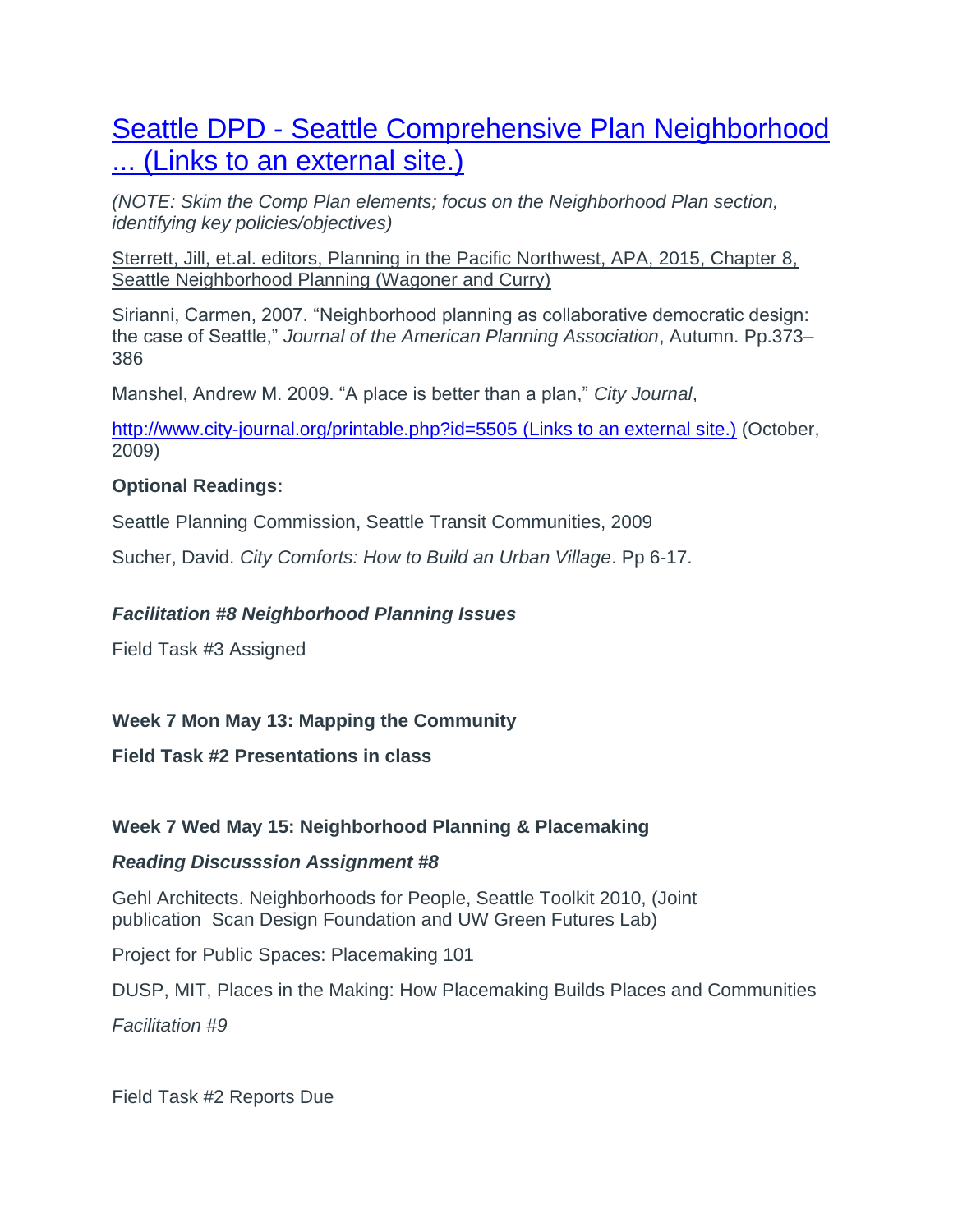#### **Week 8 Mon May 20: Community Engagement & Community Development**

#### *Reading Discussion Assignment #9 Due*

City of Seattle, *Inclusive Outreach and Engagement Guide,* Race and Social Justice Initiative, 2008

Mathies & Cunningham, *From Clients to Citizens: Asset-based Community Development as a Strategy for Community Driven Development*, Occasional Paper Series, No. 4, 2002

*Facilitation #10*

#### **Week 8 Wed May 22: Planning Issues -- TBD**

*No reading discussion assignment due this date*

*Facilitation #11*

#### **Week 9 Mon May 27:Memorial Day**

**Week 9 Wed May 29:**

**Social Observation and/or Neighborhood Planning Assessment**

**In-Class Presentations: Field Task #3**

**Written Field Report #3 due (7 pm)**

**Week 10 Mon June 3: Putting it All Together -- How planning tools an methods increase the quality of planning**

**Instructor facilitated Discussion (Assessing what we learned -- readings and field work)**

**Week 10 Wed June 5: Final Paper Presentations In Class Pechakucha Presentations of Final Paper Final Paper due Friday, June 7**